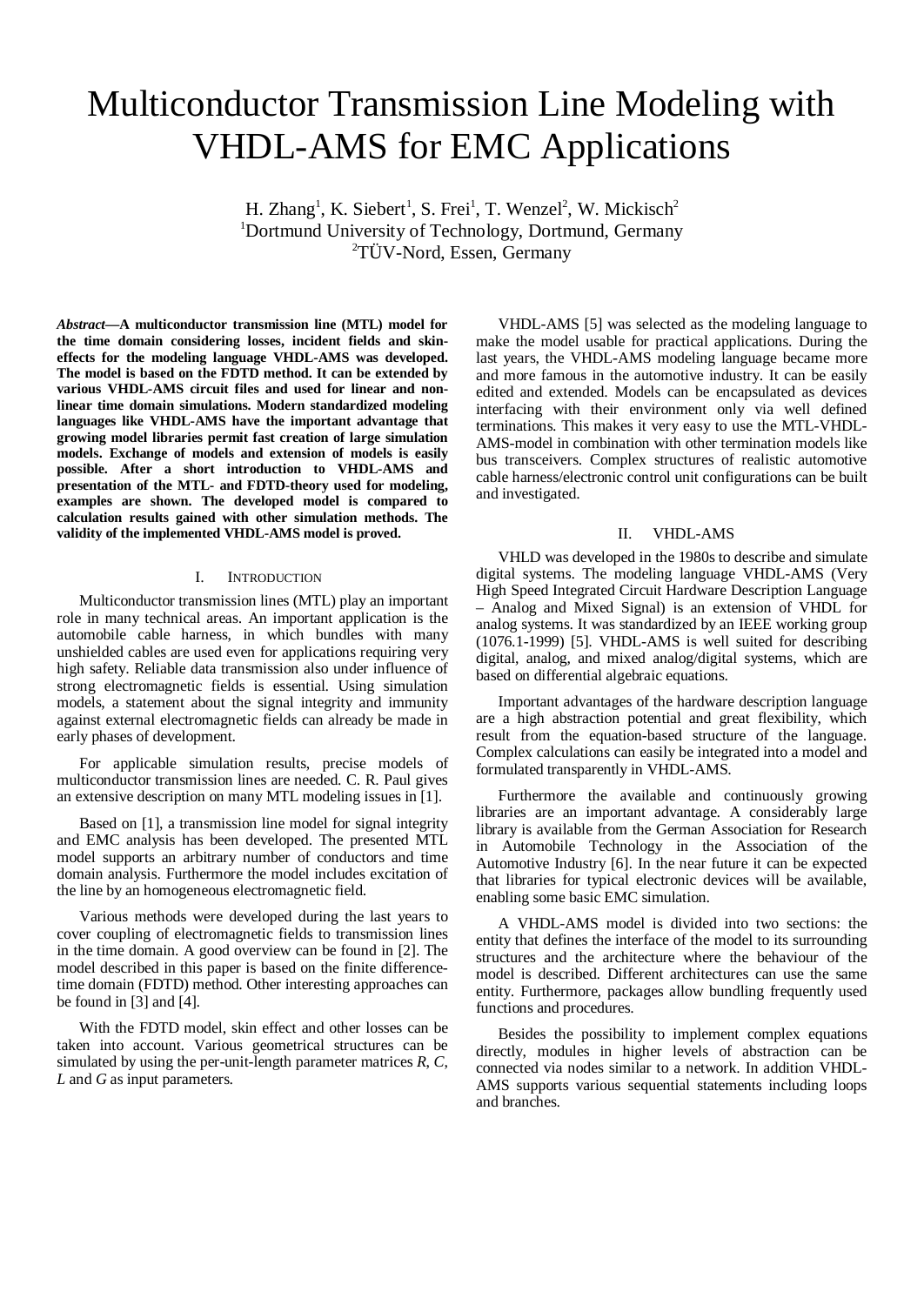# III. MULTICONDUCTOR TRANSMISSION LINE MODELLING

The presented approach is based on the telegraph equations in matrix form for multiconductor transmission lines.

$$
\frac{\partial V(z,t)}{\partial z} + RI(z,t) + L\frac{\partial}{\partial t}I(z,t) = 0
$$
 (1)

$$
\frac{\partial I(z,t)}{\partial z} + GV(z,t) + C \frac{\partial}{\partial t} V(z,t) = 0
$$
\n(2)

 $V(z,t)$  and  $I(z,t)$  are vectors of the voltages and currents of every single line.

The matrices *R*, *C*, *L* and *G* are composed of the different per-unit-length parameters of each line. They describe the characteristics of every single conductor as well as the interaction between them so that the model considers crosstalk. Because of the matrix structure of the per-unit-length parameters, the model supports both common and differential mode. The advantage of this general approach is that nearly no aspects are disregarded.

# *A. Considering Incident Fields*

The influence of an incident field on the line is described by extending the right hand side of the MTL-Equations

$$
\frac{\partial}{\partial z}V(z,t) + RI(z,t) + L\frac{\partial}{\partial t}I(z,t) = \frac{\partial}{\partial t}\left[\int_a^{a^*} \vec{B}^i \cdot a_n \cdot dI\right]
$$
\n
$$
= \left[ -\frac{\partial}{\partial z} \int_a^{a^*} \vec{E}_i^i \cdot d\vec{l} + (E_i^i(i-\text{th conductor}, z, t) - E_i^i(\text{ref conductor}, z, t)) \right]
$$
\n(3)

$$
\frac{\partial}{\partial z}I(z,t) + GV(z,t) + C\frac{\partial}{\partial t}V(z,t) = -G\left[\int_a^a \vec{E}_t^i \cdot d\vec{l}\right] - C\frac{\partial}{\partial t}\left[\int_a^a \vec{E}_t^i \cdot d\vec{l}\right]
$$
(4)

where  $\vec{B}^i \cdot a_n$  $\vec{B}^i \cdot a_{i}$  is the incident magnetic induction normal to the direction of the conductor and can be expressed in terms of the electrical field.  $\vec{E}^i$  is the transversal incident electrical field and  $E_l^i$  (*m*-th conductor, *z*, *t*) is the longitudinal incident electric field along the position of the *m*-th conductor when it is removed [1].

To consider the line in different environments, different calculations for the incident field are needed. For example, the line above a metallic plane is not only exposed to the incident electrical field but also to its reflection from the plane.

For a better structured modeling, the right sides of the MTLequations are divided into functions named  $E_{T}(z,t)$  and  $E_{L}(z,t)$ for the transversal and longitudinal components of the electrical field and  $V'_{F}(z,t)$  and  $\Gamma_{F}(z,t)$  for equivalent voltage and current sources.

$$
\frac{\partial V(z,t)}{\partial z} + RI(z,t) + L\frac{\partial}{\partial t}I(z,t) = -\frac{\partial}{\partial z}E_{T}(z,t) + E_{L}(z,t) + V_{F}(z,t)
$$
 (5)

$$
\frac{\partial I(z,t)}{\partial z} + GV(z,t) + C\frac{\partial}{\partial t}V(z,t) = -\frac{\partial}{\partial z}CE_T(z,t) + I_F(z,t)
$$
 (6)

# *B. FDTD-Formulation for MTL*

For the FDTD method, the currents and voltages are spatially discretized for incremental transmission line sections as shown in Figure 1 ( $N_{pz} = k\Delta z$ ). Furthermore, they are interleaved in time with voltage nodes placed at times  $t = n\Delta t$ , and current nodes are placed at times  $t = (n + 0.5)\Delta t$ . Using the usual first-order central difference approximations for the time derivative, the MTL equations become

$$
\frac{1}{\Delta z} (V_{k+1}^{n+1} - V_k^{n+1}) + \frac{1}{\Delta t} L \left( I_k^{n+\frac{3}{2}} - I_k^{n+\frac{1}{2}} \right) + \frac{1}{2} R \left( I_k^{n+\frac{3}{2}} + I_k^{n+\frac{1}{2}} \right)
$$
\n
$$
= \left( -\frac{\partial}{\partial z} E_T(z, t) + E_L(z, t) \right) + \frac{1}{2} \left( V_{Fk}^{n+\frac{3}{2}} + V_{Fk}^{n+\frac{1}{2}} \right)
$$
\n
$$
- \frac{\partial}{\partial z} E_T(z, t) + E_L(z, t) = \left( \frac{1}{v_z} \frac{(e_x x_k + e_y x_k)}{\frac{\lambda}{\lambda_T}} - \frac{\left( \frac{x_k}{v_x} + \frac{x_k}{v_y} \right)}{\frac{\lambda}{\lambda_L}} e_z \right) \frac{\partial}{\partial z} E_0 \left( t - \frac{z}{v_z} \right)
$$
\n
$$
\frac{1}{\Delta z} \left( I_k^{n+\frac{1}{2}} - I_{k-1}^{n+\frac{1}{2}} \right) + \frac{1}{\Delta t} C \left( V_k^{n+1} - V_k^{n} \right) + \frac{1}{2} G \left( V_k^{n+1} + V_k^{n} \right)
$$
\n
$$
= -\frac{\partial}{\partial z} C E_T(z, t) + \frac{1}{2} \left( I_{Fk}^{n+1} + I_{Fk}^{n} \right)
$$
\n
$$
- \frac{\partial}{\partial t} C E_T(z, t) = -C \underbrace{(e_x x_k + e_y x_k)}_{A_T} \frac{\partial}{\partial t} E_0 \left( t - \frac{z}{v_z} \right)
$$
\n(8)

Rearranging these equations and setting *R=0* and *G=0*, the voltages and the currents for lossless lines can be written in recursive form:

*T*

$$
V_{k}^{n+1} = V_{k}^{n} - \frac{\Delta t}{\Delta z} C^{-1} \left( I_{k}^{n+\frac{1}{2}} - I_{k-1}^{n+\frac{1}{2}} \right)
$$
\n
$$
-A_{T} \left( E_{0} \left( t^{n+1} - \frac{(k-1)\Delta z}{v_{z}} \right) - E_{0} \left( t^{n} - \frac{(k-1)\Delta z}{v_{z}} \right) \right)
$$
\n
$$
I_{k}^{n+\frac{3}{2}} = I_{k}^{n+\frac{1}{2}} - \frac{\Delta t}{\Delta z} L^{-1} \left( V_{k+1}^{n+1} - V_{k}^{n+1} \right)
$$
\n
$$
+ L^{-1} \left( \frac{1}{v_{z}} A_{T} - A_{L} \right) E_{0} \left( t^{n+\frac{3}{2}} - \frac{\left( k - \frac{1}{2} \right) \Delta z}{v_{z}} \right) - E_{0} \left( t^{n+\frac{1}{2}} - \frac{\left( k - \frac{1}{2} \right) \Delta z}{v_{z}} \right)
$$
\n(10)

With the terminal conditions the voltages can be divided into three parts:

$$
k = 1
$$
\n
$$
V_1^{n+1} = V_{S00}^n - 2\frac{\Delta t}{\Delta z}C^{-1}\left(I_1^{n+\frac{1}{2}} - 0\right) + \frac{\Delta t}{\Delta z} \cdot C^{-1}(I_{SS}^{n+1} + I_{SS}^n) - A_T\left(E_0\left(t^{n+1}\right) - E_0\left(t^n\right)\right)
$$
\n(11)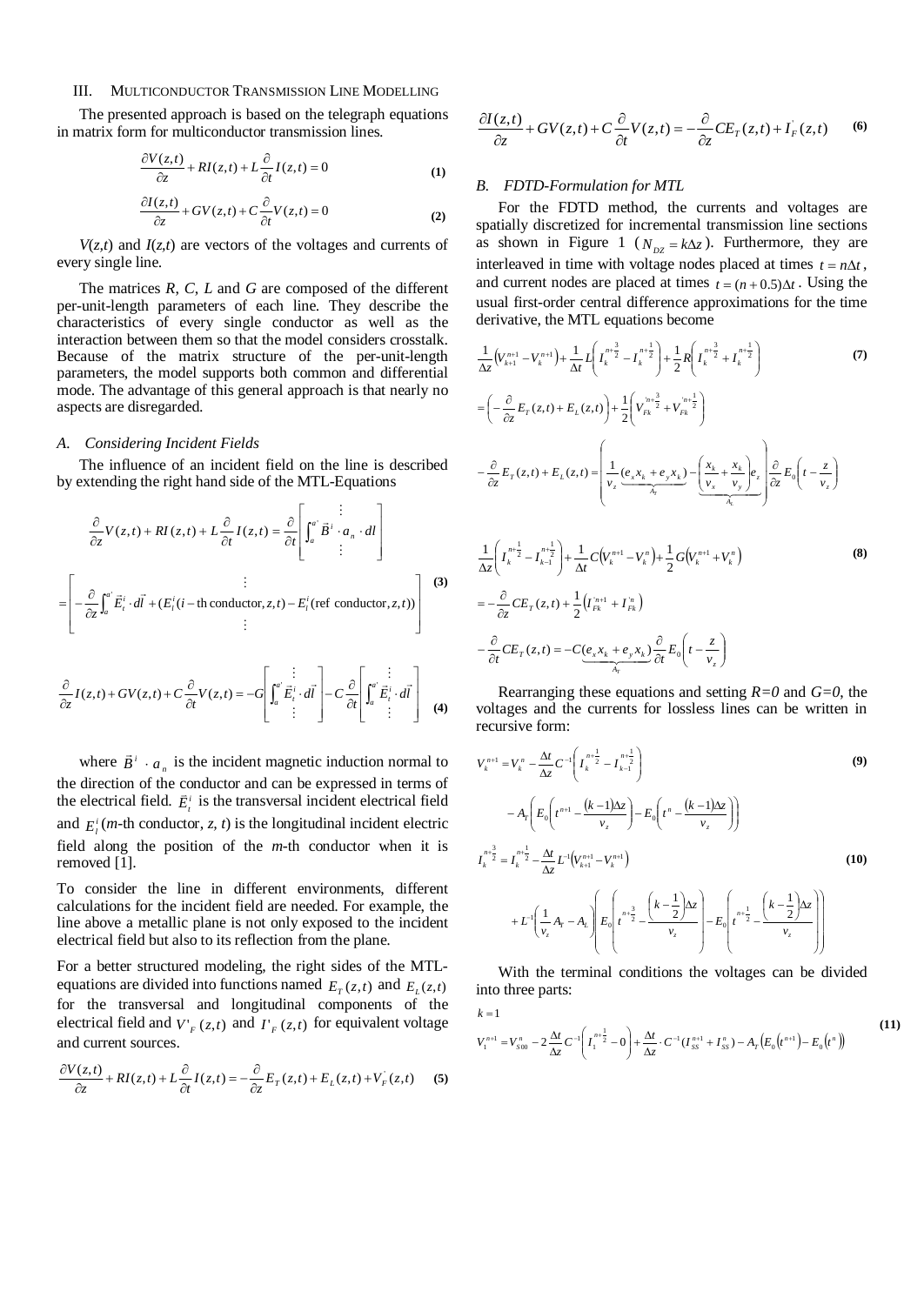$$
k = 2...N_{DZ}
$$
\n
$$
V_k^{n+1} = V_k^n - \frac{\Delta t}{\Delta z} C^{-1} \left( I_k^{n+\frac{1}{2}} - I_{k-1}^{n+\frac{1}{2}} \right) - A_T \left( E_0 \left( t^{n+1} - \frac{(k-1)\Delta z}{v_z} \right) - E_0 \left( t^n - \frac{(k-1)\Delta z}{v_z} \right) \right)
$$
\n
$$
k = N_{DZ} + 1
$$
\n
$$
V_{NDZ+1}^{n+1} = V_{NDZ+1}^n - 2 \frac{\Delta t}{\Delta z} C^{-1} \left( 0 - I_0^{n+\frac{1}{2}} \right) + \frac{\Delta t}{\Delta z} \cdot C^{-1} \left( I_{LL}^{n+1} + I_{LL}^n \right) - A_T \left( E_0 \left( t^{n+1} \right) - E_0 \left( t^n \right) \right)
$$

The above equations can be solved in a "bootstrapping" fashion. At each time step *n*, the voltages along the transmission lines are computed in terms of the previous voltage and current values. Afterwards, the currents along the transmission line are evaluated for the next section. The final step is the incorporation of terminal conditions, which present the relations between voltages and currents in the first and in the last section of the lines.



## Figure 1: FDTD-Model

## *C. Skin Effect*

Conductor losses at higher frequencies are functions of the square root of the frequency  $\sqrt{f}$  due to the skin effect. The total loss can be written as

$$
r = \begin{cases} r_{dc} & f \le f_0 \\ r_{dc} \sqrt{\frac{f}{f_0}} & f \ge f_0 \end{cases}
$$
 (12)

 $r_{dc}$  is the dc resistance and  $f_0$  is the frequency where the resistance transitions from its dc value to its  $\sqrt{f}$  dependency. The loss is transformed into the time domain with the help of the Laplace transform. The result is a convolution integral in the time domain.

$$
R(t)I(t) = r_{dc}I(z,t) + \frac{1}{\sqrt{\pi}} \frac{r_{dc}}{\sqrt{\pi} \cdot f_0} \left( \int_0^t \frac{1}{\sqrt{\tau}} \frac{\partial}{\partial (t-\tau)} I(z,t-\tau) d\tau \right)
$$
(13)

The convolution integral can be approximated in the following manner, where  $F(t)$  is the time derivative of the line current and may be approximated as being constant over the  $\Delta t$  segments:

$$
\int_{0}^{t} \frac{1}{\sqrt{\tau}} F(t-\tau) \approx \int_{0}^{(n+1)\Delta\tau} \frac{1}{\sqrt{\tau}} F((n+1)\Delta t - \tau) d\tau \approx \sqrt{\Delta t} \sum_{m=0}^{n} F^{n+1-m} Z_{0}(m)
$$
 (14)

With Prony's method [7,8]  $Z_0(m)$  can be simplified:

$$
Z_0(m) = \int_{m}^{(m+1)} \frac{1}{\sqrt{\zeta}} d\zeta \cong \sum_{i=1}^{N} a_i e^{m a_i}
$$
 (15)

Because the resistance appears only in conjunction with the current, the current for the lossy transmission lines will be changed as follows:

$$
I_{k}^{n+\frac{3}{2}} = F^{-1} \left( L \frac{\Delta z}{\Delta t} - r_{dc} \frac{\Delta z}{2} + \frac{r_{dc}}{\sqrt{\pi \cdot f_{0}}} \frac{\Delta z}{\sqrt{\pi \Delta t}} Z_{0}(0) \right) I_{k}^{n+\frac{1}{2}}
$$
(16)  

$$
- F^{-1} \frac{r_{dc}}{\sqrt{\pi \cdot f_{0}}} \frac{\Delta z}{\sqrt{\pi \Delta t}} \sum_{i=1}^{10} \Psi_{i}^{n} - F^{-1} (V_{k+1}^{n+1} - V_{k}^{n+1})
$$
  

$$
+ F^{-1} \left( \frac{1}{v_{z}} A_{T} - A_{L} \right) \frac{1}{\Delta t} \left( E_{0} \left( r^{n+\frac{3}{2}} - \frac{\left( k - \frac{1}{2} \right) \Delta z}{v_{z}} \right) - E_{0} \left( r^{n+\frac{1}{2}} - \frac{\left( k - \frac{1}{2} \right) \Delta z}{v_{z}} \right) \right)
$$
  

$$
+ F^{-1} \frac{V_{F_{k}}^{n+\frac{3}{2}} + V_{F_{k}}^{n+\frac{1}{2}}}{2}
$$
  

$$
F = L \frac{\Delta z}{\Delta t} + r_{dc} \frac{\Delta z}{2} + \frac{r_{dc}}{\sqrt{\pi \cdot f_{0}}} \frac{\Delta z}{\sqrt{\pi \Delta t}} Z_{0}(0)
$$
  

$$
\Psi_{i}^{n} = a_{i} e^{\alpha_{i}} \left( I_{k}^{n+\frac{1}{2}} - I_{k}^{n-\frac{1}{2}} \right) + e^{\alpha_{i}} \Psi_{i}^{n-1}
$$
(16)

#### IV. DISCUSSION OF MODELING

The FDTD-Model is implemented for the lossless and lossy parallel multiconductor transmission lines and incorporates the effects of incident electromagnetic field. The code hierarchy is shown in Figure 2.



Figure 2: VHDL-AMS code hierarchy of FDTD-Model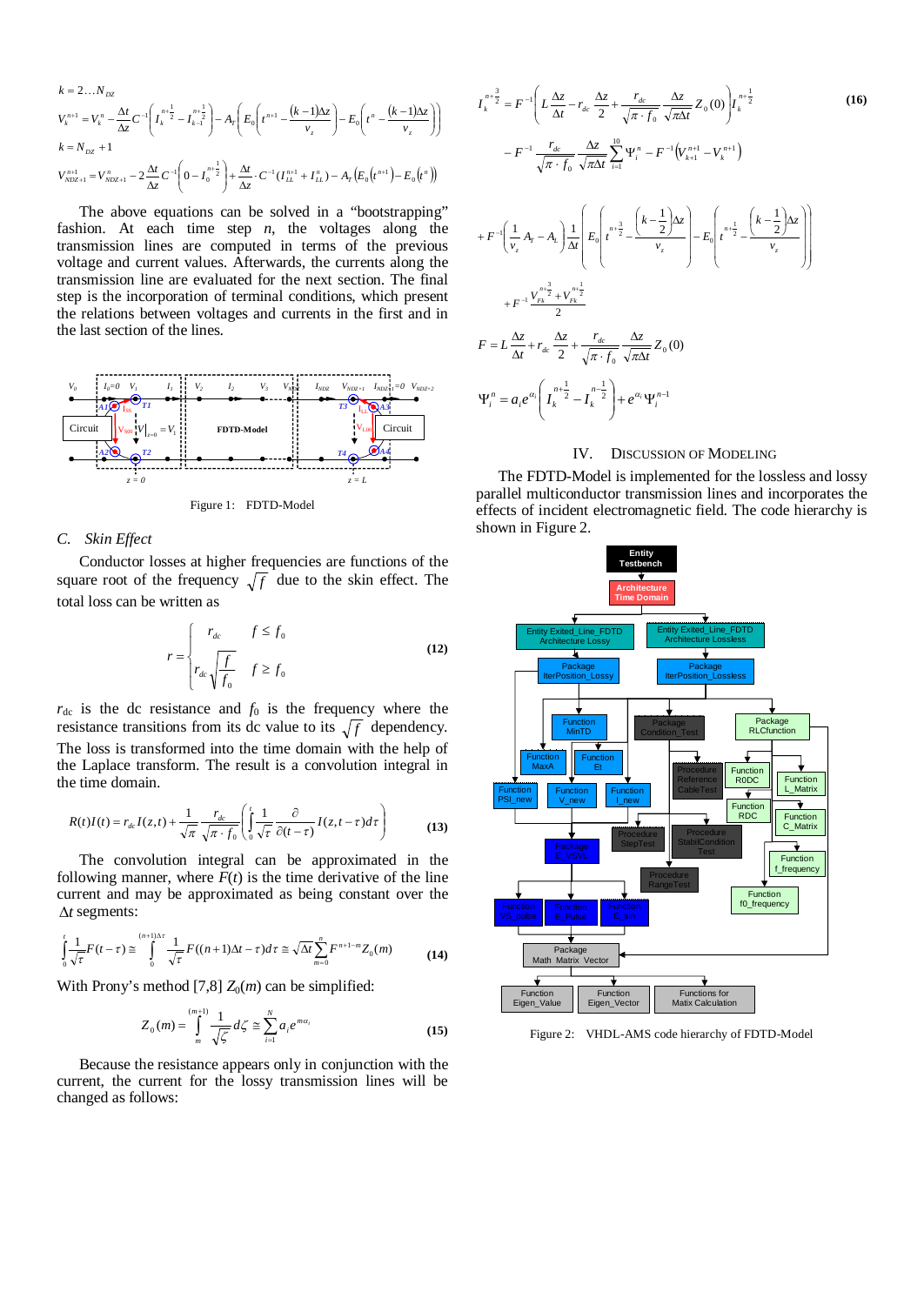# *A. Initialization of Model*

At first several tests are executed before the calculation starts. For example it is tested if the condition for the current set of recursive relations is stable, which means the time step must not be greater than the propagation time of each segment.

Then the voltages and currents are solved by iterating *k* for a fixed time and then iterating time. The initial values of the voltages and currents are zero. All the calculated voltages and currents are *signals* in VHDL-AMS, which are used as discrete values. Afterwards, the voltages (or currents) of the last segments of the lines are assigned to the circuit as *quantities*, which represent continuous values. The corresponding currents (or voltages) of the circuit are used to update the voltages of the transmission lines at the next time step.

# *B. Ringing*

If the time and length discretizations conform to

$$
\Delta t = \frac{\Delta z}{v}
$$

the solution will be exact with no approximation error even if the line is only divided in very few sections. If the time step is reduced, "ringing" is observed on the leading edge of each transition. In order to eliminate the "ringing",  $\Delta z$  must be reduced further. The faster the pulse sources of the transmission lines, the smaller  $\Delta z$  needs to be divided and the simulation time increases considerably.

#### *C. VHDL-AMS Simulator-Specific Issues*

The FDTD model was tested intensively with SMASH from Dolphin [9] and System Vision from Mentor Graphics [10]. When the circuit contains only resistors, reasonable results could always be gathered. If the circuit contains capacitors or inductors, a problem of convergence occurs, which stems from the continuous derivatives of discontinuous quantities of voltage or current. There are two ways to solve the problem.

> Using the attribute *'last\_value* in VHDL-AMS approximates the discrete derivatives. The differences between consecutive values of the signals are calculated and then divided by the time step used in the simulation:

$$
A'dot = \frac{(A - A' LAST\_VALUE)}{\Delta t}
$$

Decreasing  $\Delta t$  leads to a more exact solution.

 A discontinuity is indicated by using a *break* statement in VHDL-AMS. Each time a *break* statement executes, it signals to the analog solver that a discontinuity has occurred at the current simulation time. The analog solver in a VHDL-AMS simulator can solve model equations for quantities that are piecewise continuous.

For the first method the problem of convergence is only solved under the condition that the capacitance or inductance is lower than 1 pF or 300 nH respectively. This limitation doesn't exist when using the second method, but then the results differ

from those calculated with PSpice. It has to be taken into account that not all compilers support the *break* statement, e.g. System Vision 5.0.

Due to the derivative problem it is difficult to get a satisfying result for a circuit including capacitors and inductors (Figure 3). Future work will investigate the FDTD-model more deeply in different VHDL-AMS simulators, find the origin of the deviation and try to get a more exact solution.



Figure 3: Simulation results for a square pulse on a two-conductorconfiguration with two inductances of 1 nH in SMASH and in PSpice

### V. RESULTS – VERIFICATION OF METHOD

The developed simulation model was tested intensively to confirm applicability. Several configurations were created for different simulation methods for comparison. The following methods were applied for verification:

- Method of Moments (MoM) Frequency Domain code in EMC Studio, Time Domain results were created with EMC Studio internal FFT features
- MTL lumped element code combined with Method of Moments in EMC Studio, Time Domain results were created with EMC Studio internal FFT features
- Lossy MTL model based on matrix diagonalization implemented in VHDL-AMS
- MTL model in PSpice

The Method of Moments can be seen as a very accurate method as long as the distance between wires is larger than the wire diameter. By carefully selecting time and frequency steps it is possible to get accurate time domain results from MoM.

#### *A. Cross Talk*

In automotive applications cross talk can be a serious threat to data bus systems. A data bus configuration shown in Figure 4 was investigated. An UTP Bus wire with a conductor radius of 0,33 mm in a distance of 5 cm from a ground plane with the following MTL parameters was used:

$$
\mathbf{C} = \begin{bmatrix} 4.9 \, pF & -49 \, pF \\ -49 \, pF & 4.9 \, pF \end{bmatrix}
$$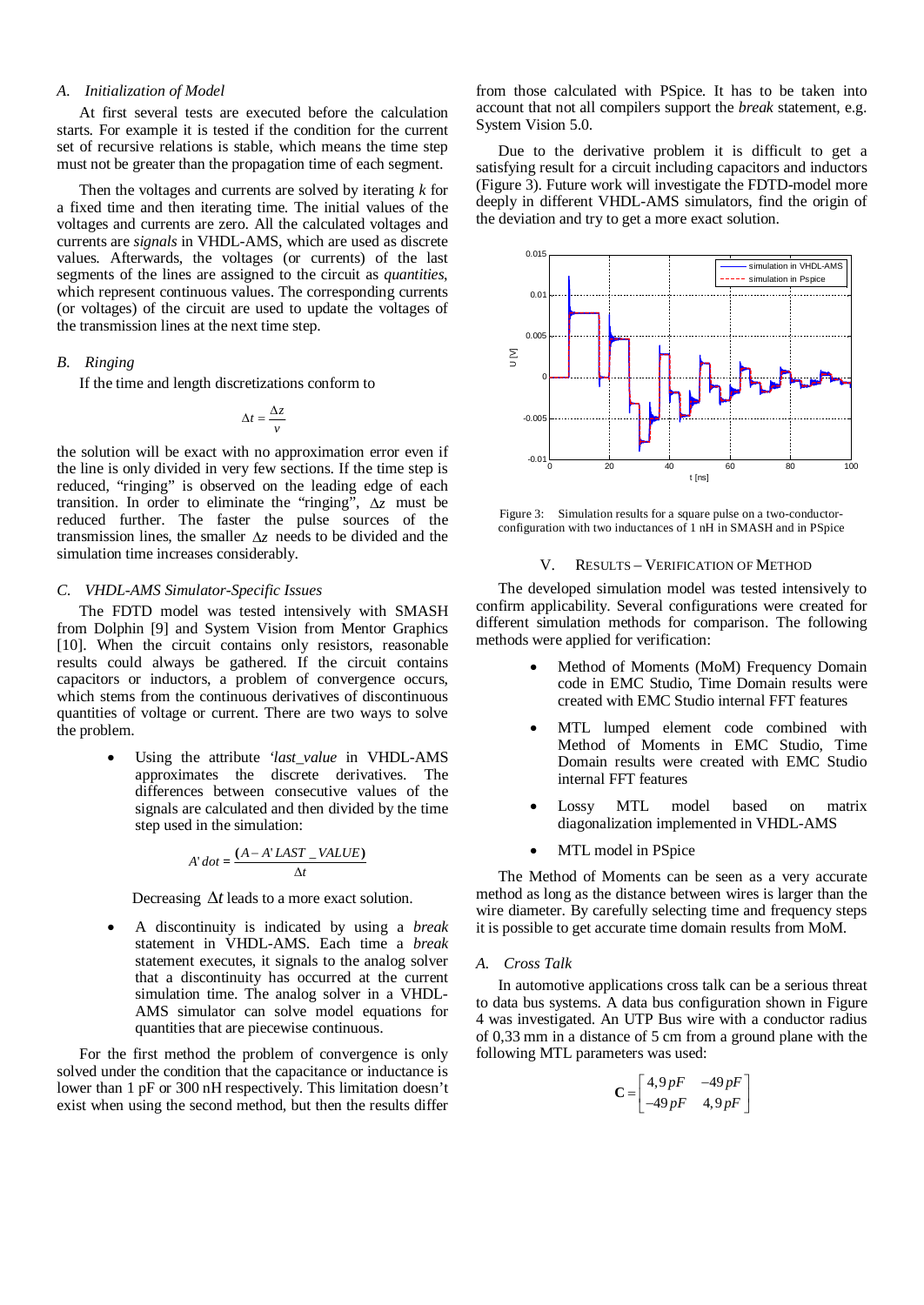$$
\mathbf{L} = \begin{bmatrix} 1.13 \mu H & 0.91 \mu H \\ 0.91 \mu H & 1.13 \mu H \end{bmatrix}
$$

A pulse generator fed a transient pulse into one wire, the pulse coupled to the second wire. The bus terminations were modeled by simple linear susceptibility LIN-Transceivermodels. The transmission line was split into 450 elements for FDTD modeling. 10000 time steps were simulated. Results are shown in Figure 5. VHDL-AMS simulations were compared to MTL simulations based on the matrix diagonalization method and PSpice simulations.



Figure 4: Cross talk configuration



Figure 5: Results for cross talk configuration

## *B. Field Excited MTL*

In Figure 6 the investigated field excited MTL is shown. Two wires are placed over a PEC (perfect electrical conductor) ground plane. The length of the MTL is 2 m. The transmission line is excited by a field pulse propagating along the line. The E-field is oriented perpendicular to the ground plane. The Hfield penetrates the loop area between the MTL and ground plane. The copper wires have a radius of 0,28 mm and are terminated with 50 Ohm resistance. If not otherwise stated the resistance is only determined by the resistive copper losses. Figure 7 shows the shape of the E-field of the exciting pulse. The MTL was split into 133 segments  $(N_{DZ})$ . The simulation time of 100 ns was separated into 2000 ( $N<sub>DT</sub>$ ) time steps.



Figure 6: Field excited MTL

Figure 8 shows the voltage across the 50 Ohm resistor at the beginning of the wire 1. The VHDL-AMS FDTD result is compared to a Method of Moment result transformed into the time domain. It can be seen that both results are in good agreement.



Figure 7: Shape of E-field pulse coupled into the MTL



Figure 8: Termination voltage due to an incident field pulse calculated with FDTD and MoM